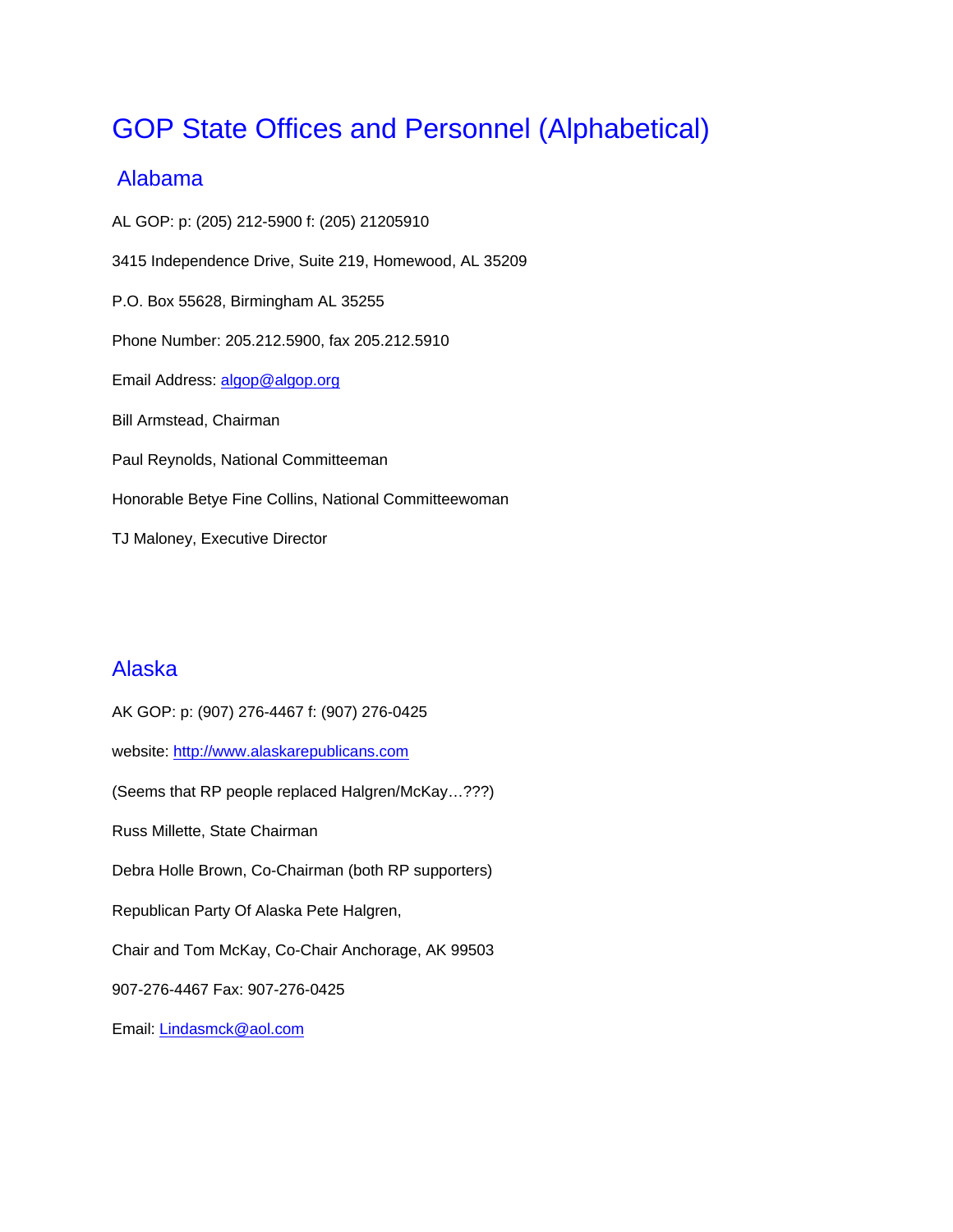## Arizona

AZ GOP: p: (602) 957-7770 f: (602) 224-0932 3501 North 24th St., Phoenix AZ 85016 Email: info@azgop.org website: http://222.azgop.org Tom Morrissey, State Chairman – (602) 957-7770 Russell Pearce, First Vice Chairman Parralee Schneider, Second Vice Chairman – (520) 749-0312 Chad Palmer, Third Vice Chairman – (928) 642-0724 Linda White, Secretary – (520) 971-8384 Andrew Stevens – (480) 515-3677 Bruce Ash, National Committeeman – (520) 795-2100 Sharon Giese, National committeewoman – (520) 876-4083 Thayer Verschoor, Executive Director – (602) 957-7770

## Arkansas

AR GOP: p: (501) 372-7301 f: (501) 372-1656 Rockefeller Republican Center, 1201 W. Sixth, Little Rock AR 72201 Email: xx website: http://www.arkansasgop.org/ The Honorable Doyle Webb, State Chairman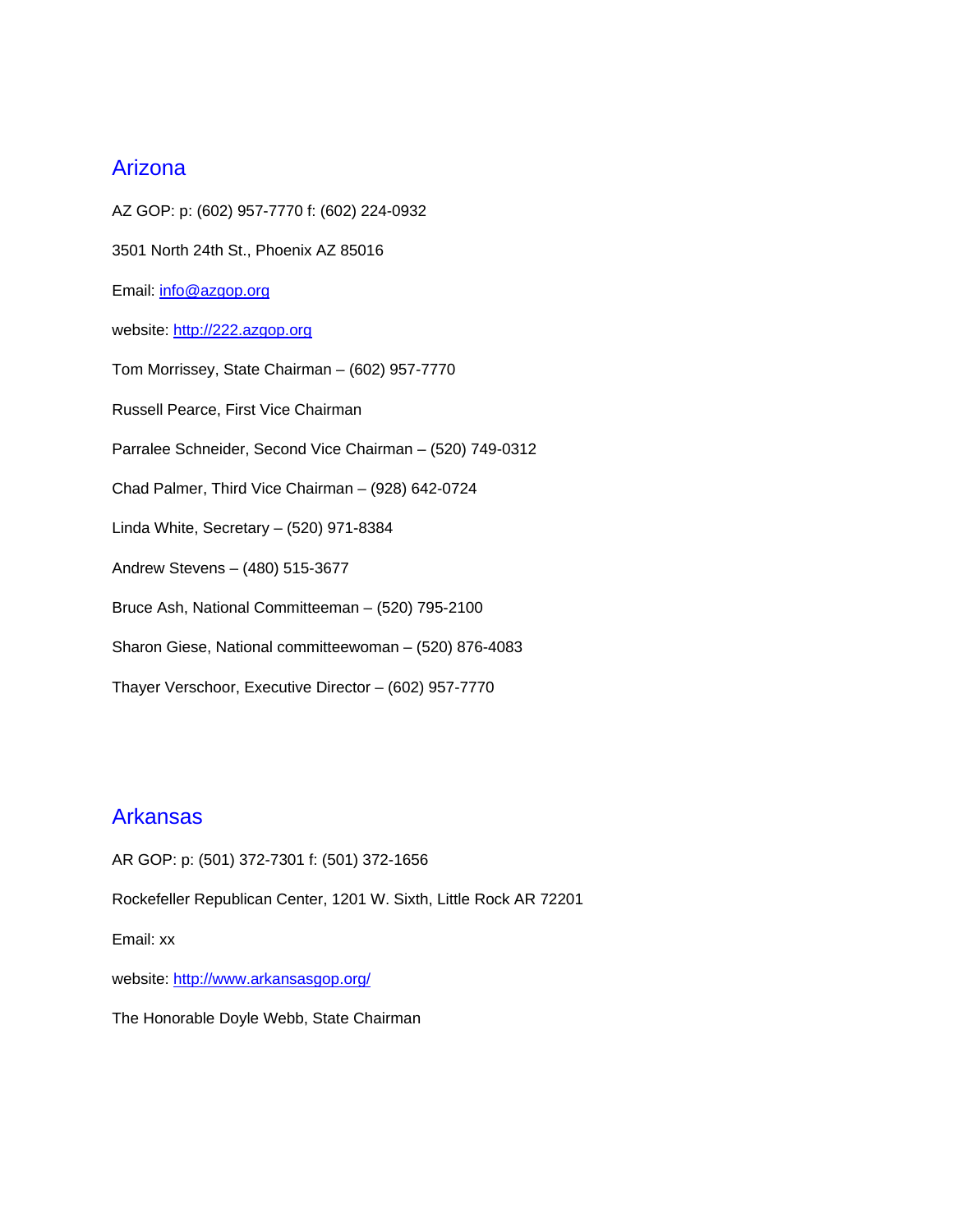## **California**

CA GOP: p: (818) 841-5210 f: (818) 841-6668 1903 W. Magnolia Blvd, Burbank CA 91506 p: (916) 448-9496 – Fax: (916) 448-9497 1215 K. St., Ste. 1220, Sacramento CA 95814 Email: info@cagop.org Tom Del Beccaro, Chairman Steven Baric, Vice-Chairman Patricia Welch, Secretary Mike Osborn, Treasurer

## Colorado

CO GOP: p: (303) 758-3333 5950 S. Willow Dr., Suite 302, Greenwood Village CO 80111 website: http://www.cologop.org/ Ryan Call, State Party Chairman Lilly Nunez, National Committeewoman Mark Hillman, National Committeeman Don Ytterbert, Vice-Chairman Perry Buck, Secretary Christine Mastin, Treasurer

## **Connecticut**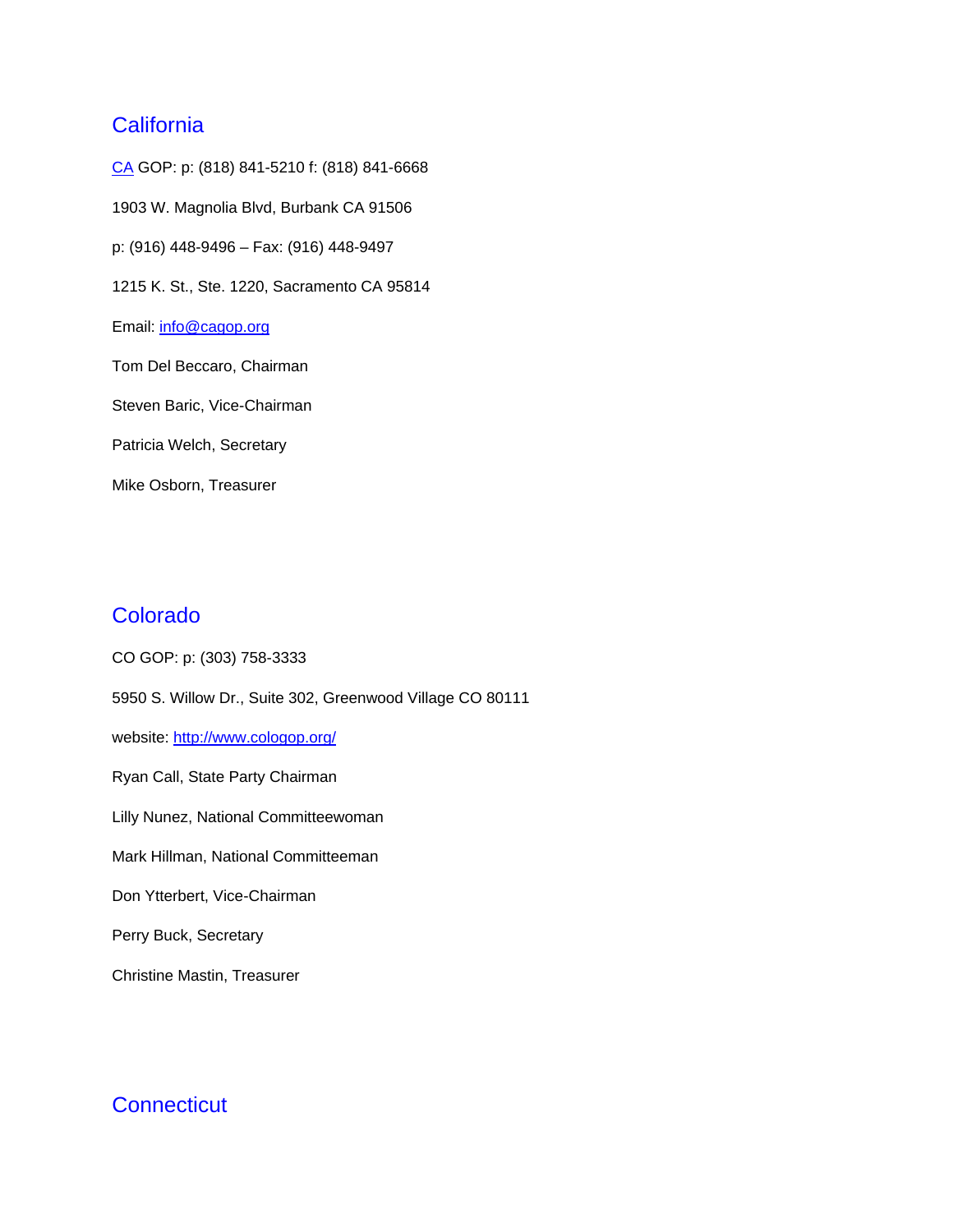CT GOP: p: (860) 826-7378 f: (860) l826-2642 website: http://www.ctgop.org Jerry Labriola, State Chairman Honorable John Frey, National Committeeman Pat Longo, National Committeeman Byran Cafferelli, Executive Director

#### \*District of Columbia

DC GOP: p: (202) 289-8005 Edward W. Brooke Leadership Center, 1275 K Street NW, Ste. 102 Email: info@dcgop.com website: http://www.dcgop.com/about/ Robert Kabel, Chairman Betsy W. Werronen, National Committeewoman Anthony W. Parker, National Committeeman/Treasurer Margaret Melady, Sr. Vice Chairman Teri Galvez, Vice Chairman Craig Engle, Treasurer

#### **Delaware**

DE GOP: p: (302) 668-1954

3301 Lancaster Pike, Ste. 4B, Wilmngton DE 19805 –

Email: info@delewaregop.com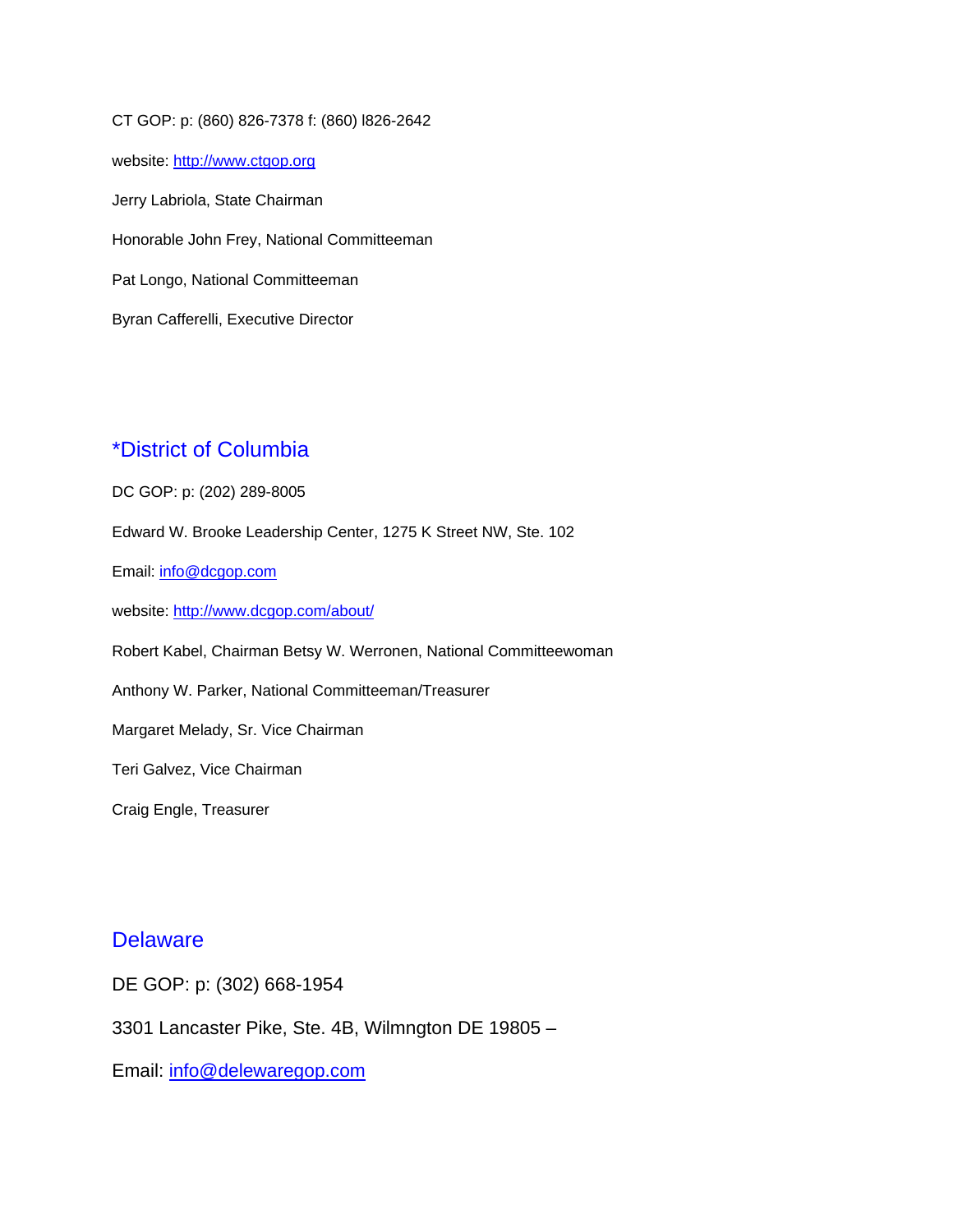website: http://www.delawaregop.com/ John Sigler, Chairman – (302) 668-1954 Greg Lavelle, Vice Chair – (302) 668-1954 Kim Stevenson, Secretary Beth Miller, Treasurer Priscilla Rakestraw, National Committeewoman Laird Stabler, National Committeeman

## Florida

FL GOP: p: (850) 222-7920 f: (850) 681-0184 420 E. Jefferson St., Tallahassee FL 32301 P.O. Box 311, Tallahassee FL 32302 website: http://rpof.org/ Lenny Curry, Chaiman Blaise Ingoglia, Vice-Chairman Jeff Howell, Treasurer Ade Aderibigbe, Assistant Treasurer Kathleen King, Secretary Sharon Day, National Committeewoman/RNC Co-Chairwoman

Paul Senft, National Committeman

## **Georgia**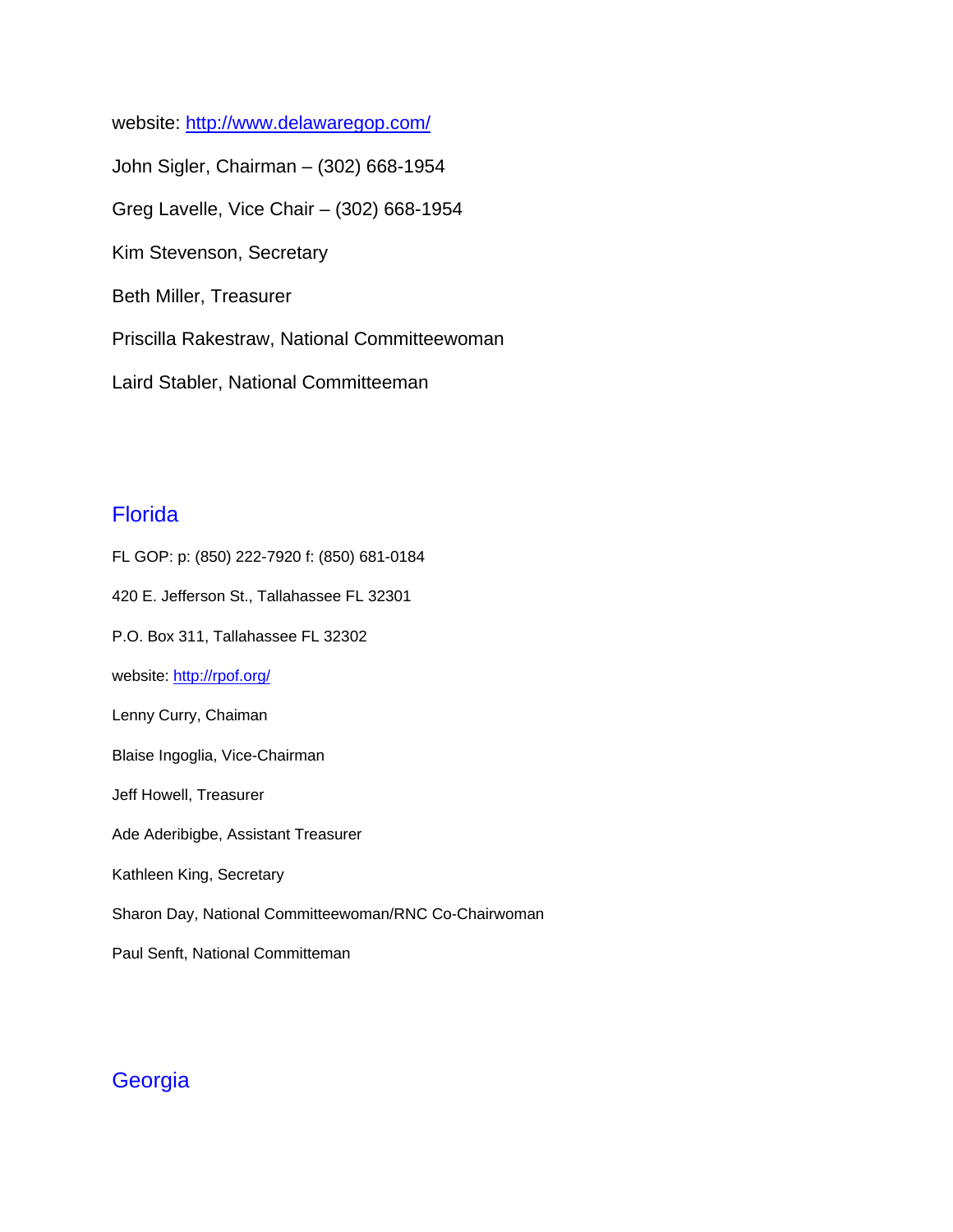GA GOP: p: (404) 257-5559 f: (404) 257-0779

3110 Maple Dr., Ste. 150, Atlanta GA 30305

Email: info@gagop.org

website: http://www.gagop.org/

Sue P. Everhart, Chairman

Alec Poitevint, National Committeeman

Linda Herren, National Committeewoman

Bert Guy, First Vice- Chairman

BJ Van Gundy, Second Vice-Chairman J

ohn Padgett, Secretary Bob Mayzes, Treasurer

#### **Hawaii**

HI GOP: p: (808) 593-8180 f: (808) 593-7742 725 Kapiolani Blvd. #C-105, Honolulu HI 96813 Email: info@gophawaii.com website: http://www.gophawaii.com/ David Chang - david@gophawaii.com Ted Liu – National committeeman – Theodore.E.Liu@gmail.com Gene Ward, Vice-Chairman Candidate Recruitment - repward@cs.com Jame Schaedel, Secretary - jame.schaedel@gmail.com Marcia klompus, Treasurer - Marcia1900@yahoo.com

#### Idaho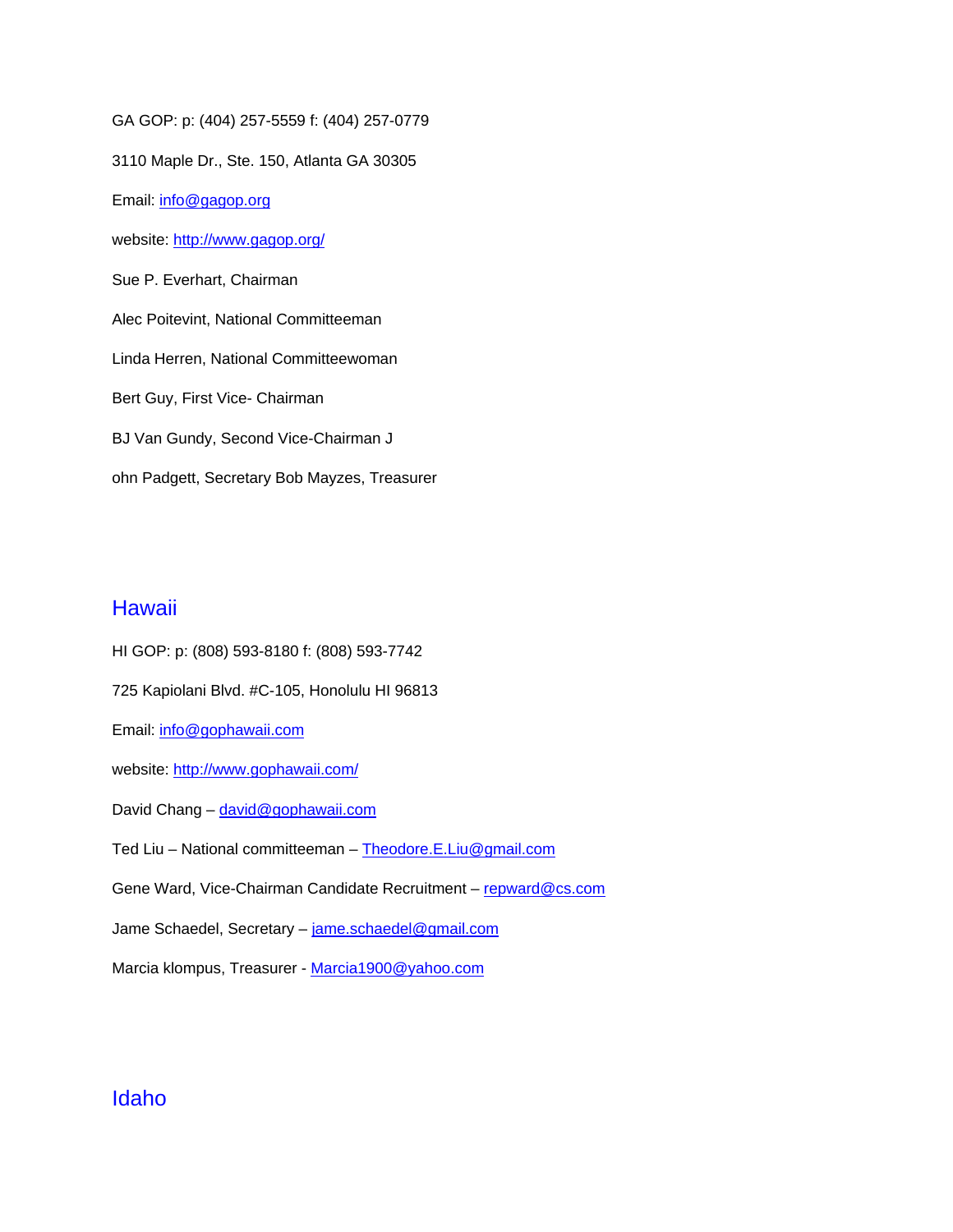ID GOP: p: (208) 343-6405 f: (208) 343-6414 802 West Bannock Lower Plaza, Boise ID 83702 P.O. Box 2267, Boise ID 83701-2267 Email: info@idgop.org website: http://idgop.org/ Barry Peterson, Chairman - barry@idgop.org

Josh Whitworth, Executive Director - josh@idgop.org

#### Illinois

IL GOP: p: (312) 201-9000 f: (312) 201-0181 P.O. Box 64897, Chicago IL 60664 Email: info@ilgop.org website: weareillinois.org Pat Brady, Chairman Richard Williamson, National Committeeman Demetria Demonte, National committewoman

## Indiana

IN GOP: p: (317)635-7561

47 South Meridian St., 2nd Floor, Indianapolis IN 46204

Email: ?

website: http://www.indgop.org/

Eric Holcomb, Chairman Peter Deputy, Treasurer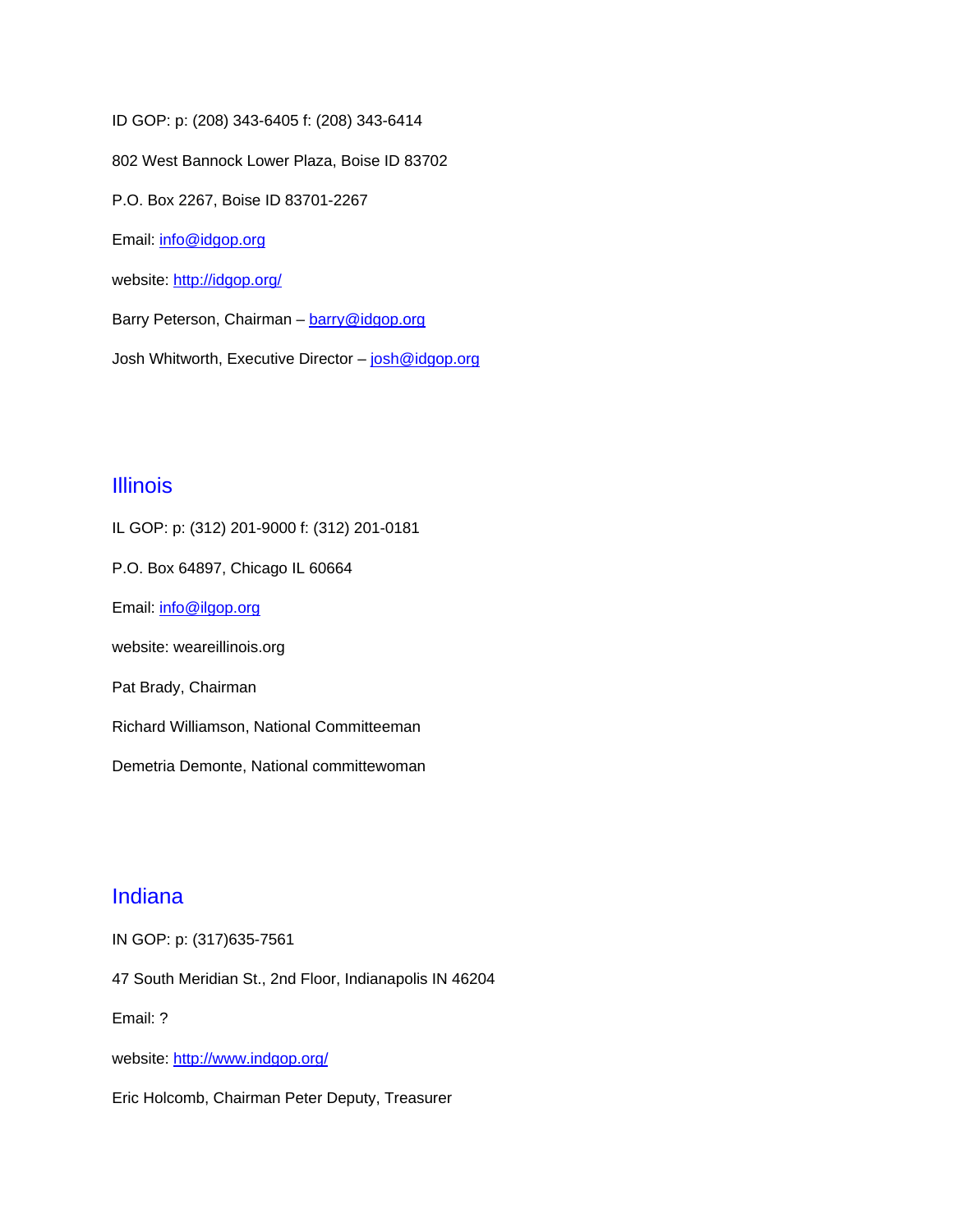Sandi Huddleston, Vice-Chairman – (317) 964-5005 – shuddleston@indgop.org Barbara McClellan, Secretary – (317)964-5024 – **bmcclellan@indgop.org** Trent Hagerty, Political Director - (317(964-5038 - thagerty@indgop.org

#### Iowa

IA GOP: p: (515) 282-8105 f: (515) 282-9019

621 E. 9th. St., Des Moines IA 50309

Email: info@iowagop.org

website: http://www.iowagop.org/

A. J. Spiker, Chairman Steve Scheffler, National Committeeman – (515) 971-7363

Tamara Scott, National Committeewoman - (515) 577-4985

Megan Stiles, Communications Director - mstiles@iowagop.org

John Ferland, Organizational Director - jferland@iowagop

#### Kansas

KS GOP: p: (785) 234-3456 f: (785) 228-0353 P.O. Box 4157, 2605 SW 21ST St., Topeka KA 66604 email: xx website: http://ksgop.org/ Amanda Adkins, Chairwoman Kelly Arnold, Vice-Chair T.C. Anderson, Treasurer Michelle Martin, Secretary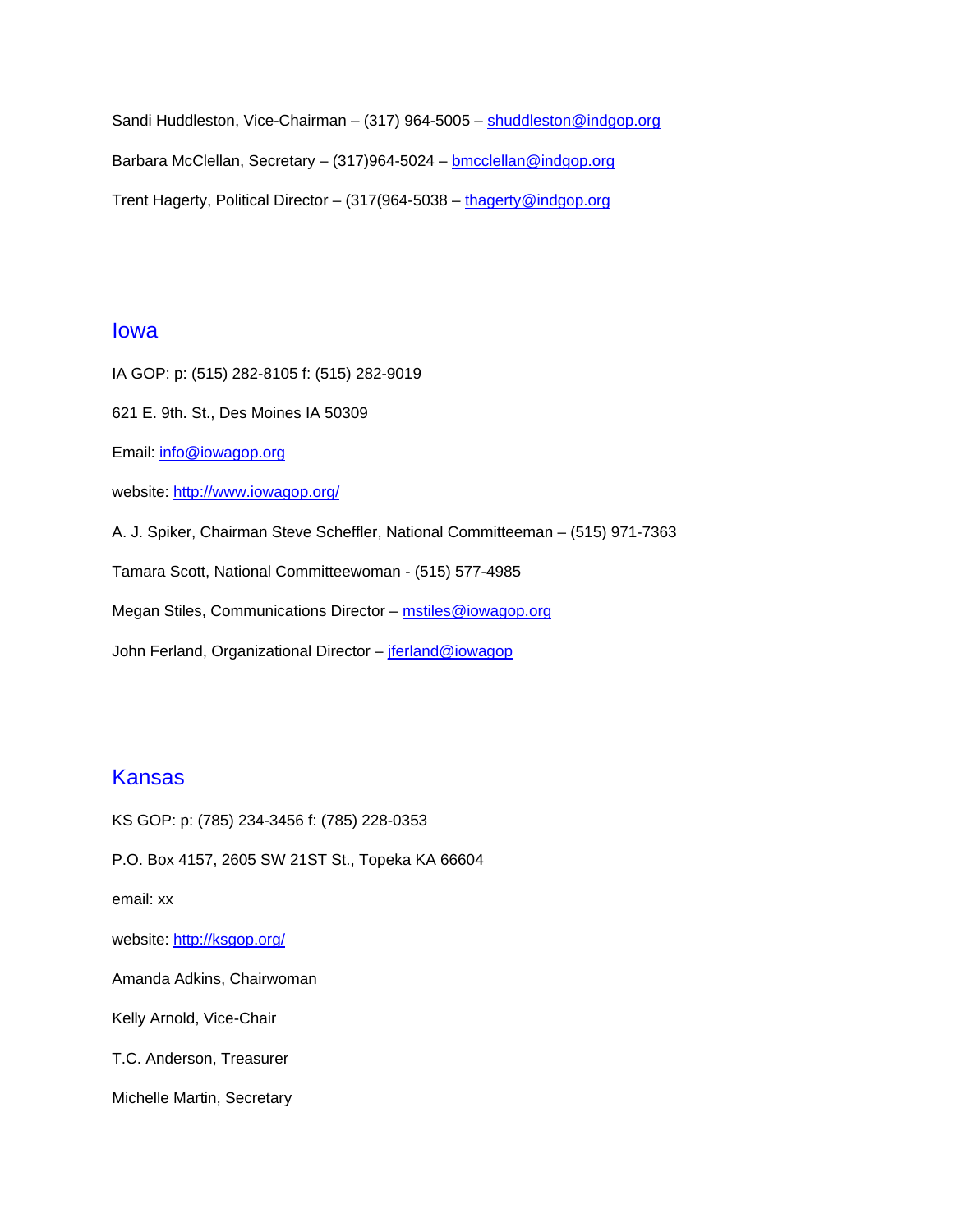Todd Tiahrt, National Committeeman

Helen VanEtten, National Committeewoman

## **Kentucky**

KY GOP: p: (502) 875-5130 f: (502) 223-5625 website: http://www.rpk.org Steve Robertson, Chairman DeAnna Brangers, Vice-Chairman John Mocker, Secretary Cathy Bell, Treasurer Gail Russell, National Committeewoman Robert M. Duncan, National Committeeman

#### **Louisiana**

LA GOP: p: (225) 928-2998 f: (225) 408-2798 530 Lakeland Dr., Ste. 215, Baton Rouge LA 70802 Email: info@lagop.com website: http://lagop.com Roger F. Villere, Jr., State Chairman Ross Little, Jr., National Committeeman Ruth Ulrich, National Committeewoman Jason Dore, Executive Director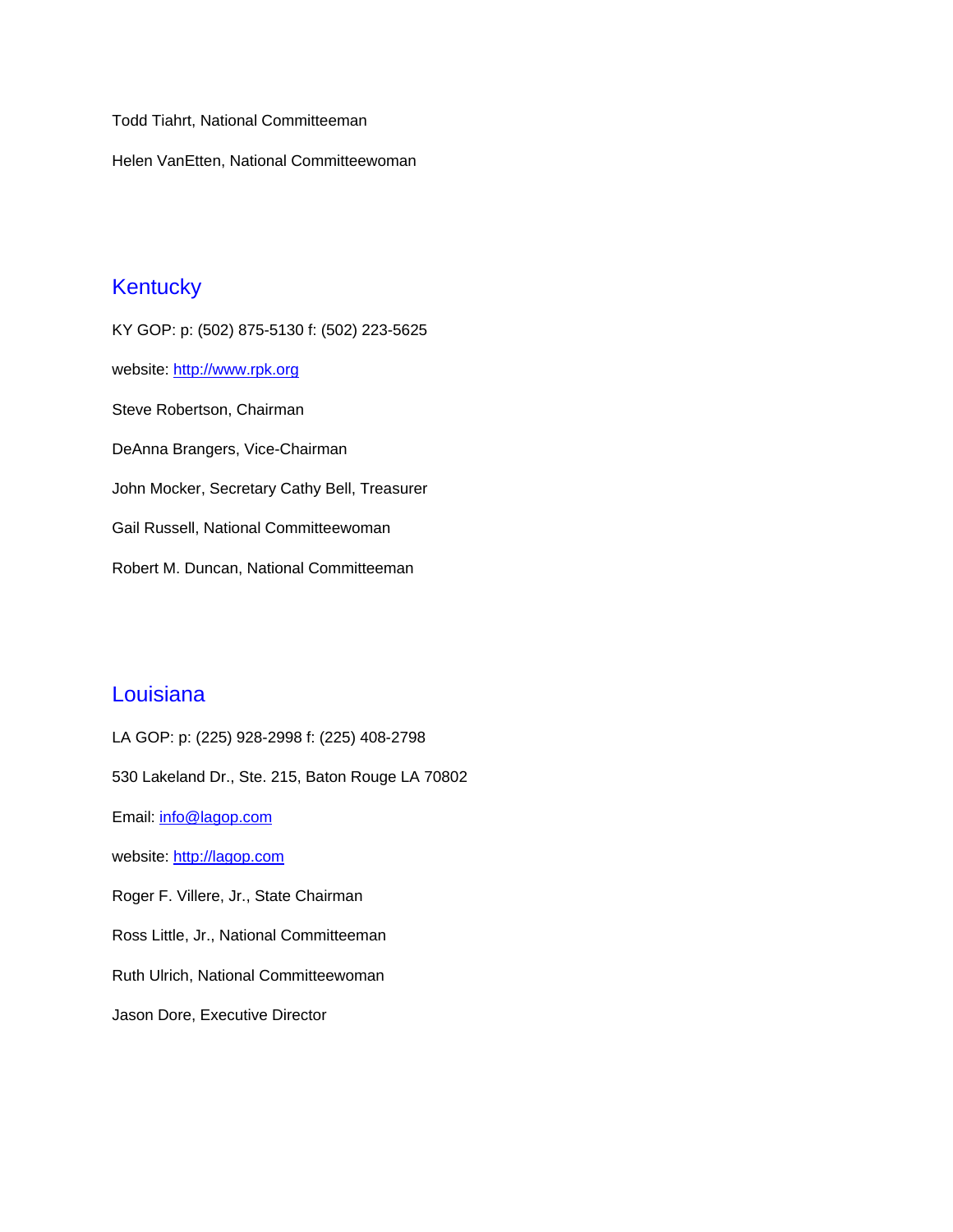## **Maine**

ME GOP: p: (207) 622-6247 f: (207) 623-5322 9 Higgins St., Augusta ME 04330 Email: xx website: https://www.mainegop.com/elected-officials/ Charlie Webster, Chairman Ruth Summers, Vice-Chairwoman William Logan, Treasurer Charles L. Mahaleris, Secretary Michelle Dale, Administrative Assistant Michael Quatrano, Executive Director Richard A. Bennett Bio, National Committeeman Jan Martens Staples, National Committeewoman

## **Maryland**

MD GOP: p: (410) 263-2125 95 Cathedral St., Annapolis, MD 21401 Email: xx website: http://www.mdgop.org/ Alex X. Mooney, Chairman - chairman@mdgop.org Diana Waterman, First Vice-Chairman Larry Helminiak, Second Vice-Chairman EricGrannon, Third Vice-Chairman John Wafer, Secretary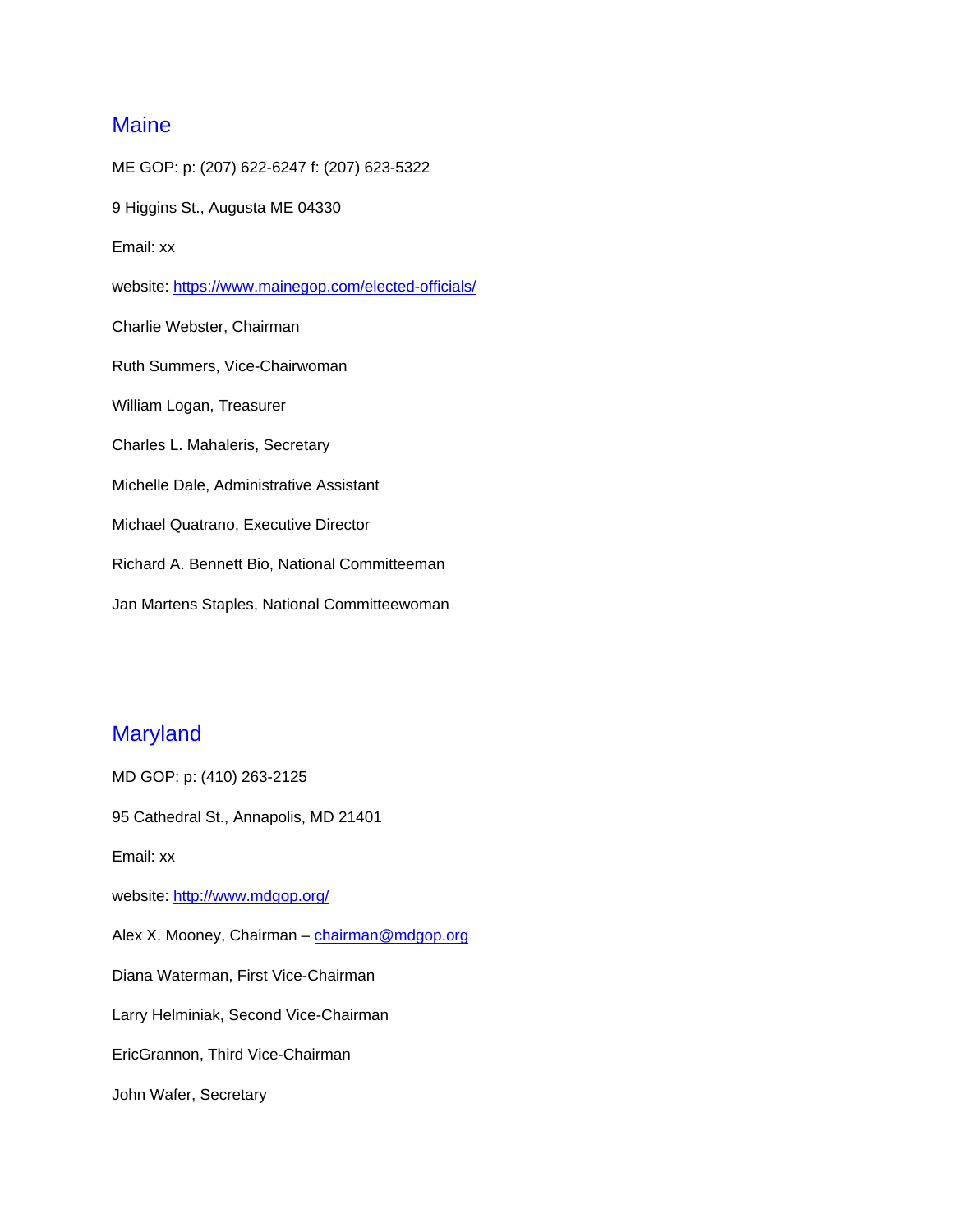Chris Rosenthal, Treasurer Joyce Terhes, National Committeewoman Louis M. Pope, National Committeeman

#### **Massachusetts**

MA GOP: p: (617) 523-5005 f: (61) 523-6311 website: http://www.massgop.com Bob Maginn, Chairman Judy Dow, National Committeewoman Ron Kaufman, National Committeeman Nathan Little, Executive Director

## **Michigan**

MI GOP: p: (517) 487-5413 f: (517) 487-0090 Secchia-Weiser Michigan Republican Center, 520 Seymour St., Lansing, MI 48933 Email: ?? website: http://www.migop.org Bobby Schostak, Chairman Sharon Wise, Co-Chairwoman Holly Hughes, National Committeewoman Saul Anuzis, National Committeeman Eileen McNeil, Outreach Vice-Chair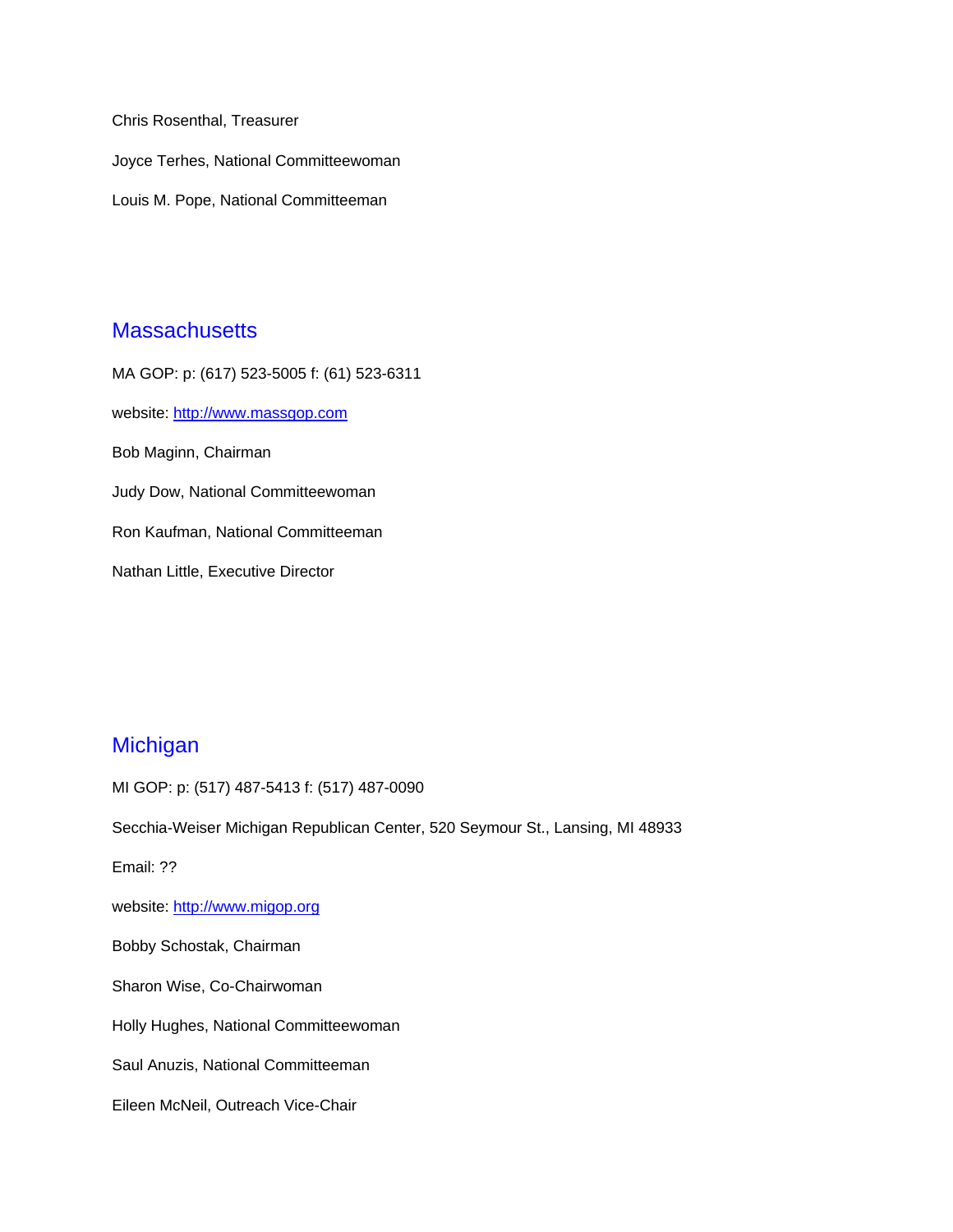#### **Minnesota**

MN GOP: p: (651) 222-0022 f: (651) 224-4122 525 Park St., Ste. 250, St. Paul, MN 55103 Email: info@mngop.com Pat Shortridge, Chairman - chair@mngop.com Kelly Fenton, Deputy Chair - deputychair@mngop.com Bron Scherer, Secretary-Treasurer - bis@mngop.com Jeff Johnson, National Committeeman Pat Anderson, National Committeewoman

## **Mississippi**

MS GOP: 415 Yazoo Street - Jackson, Mississippi 39201 P.O. Box 60, Jackson, MS 39205 Phone: 601-948-5191 – f: 601-354-0972 Joe Nosef, Chairman Camille Eiland, Director of Member Relations Camille@msgop.org Brett Kittredge, Director of Communications - Brett@msgop.org - Twitter @BrettKittredge Mimi Taylor - Director of Administration & Human Resources Mimi@msgop.org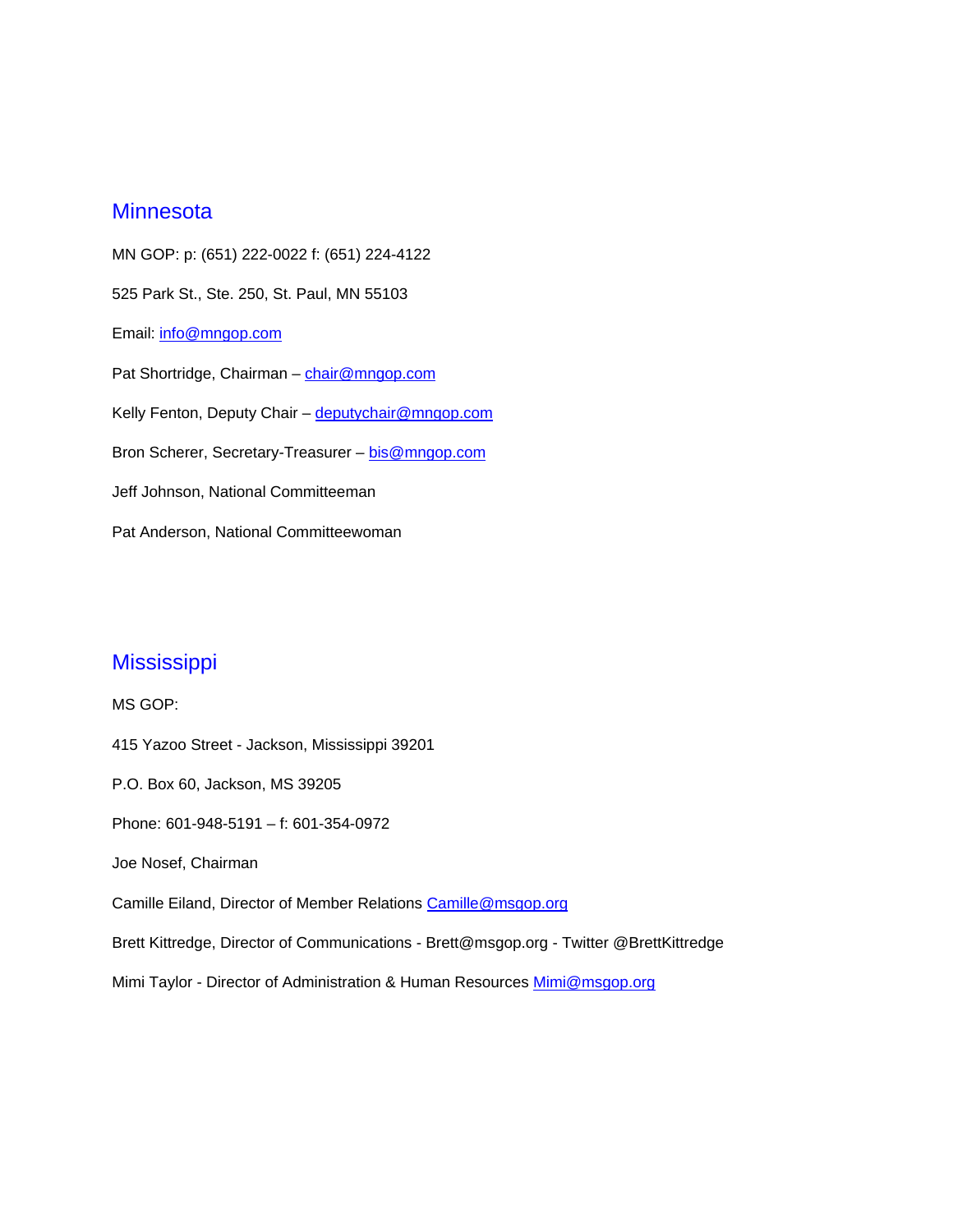## **Missouri**

MO-GOP: Phone: 573-636-3146 Fax: 573-636-3273 105 E. High St. Jefferson City, MO 65101 Email: info@mogop.org website - http://www.mogop.org/ David Cole, Chairman Susie Eckelkamp, Vice Chairman Pat Thomas, Secretary Richard C. Peerson, Treasurer Lance Beshore, National Committeeman

#### **Montana**

MT-GOP: (406) 442-6469 PO Box 935 Helena, MT 59624 website - http://mtgop.org/ Will Deschamps, Chairman Rep. Cristy Clark, Vice Chairman Debra Brown, Treasurer Cynthia Johnson, Secretary Errol Galt, National Committeeman Betti Hill, National Committeewoman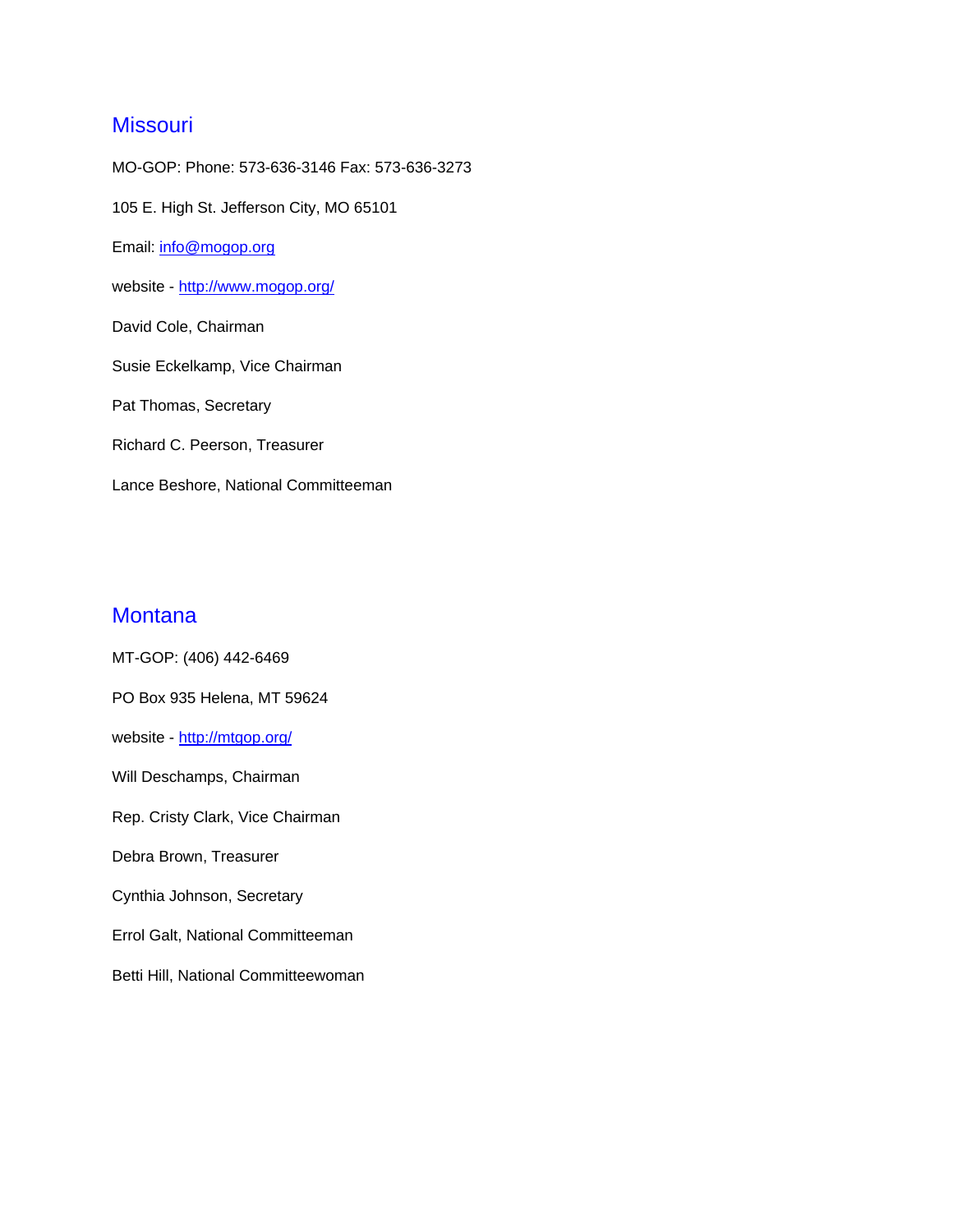#### Nebraska

NE GOP: p: (402) 475-f2122 f: (402) 475-3541 The Mike and Stephanie Johanns Center, 1610 N. St., Lincoln NE 68508 Email: xx website: http://negop.org/ Mark Fahleson, Chairman Dave Lopez, Assistant Chairman Jay Turco, Assistant Chairman Kris Beckenbaugh, Vice-Chairman De Carlson, National Committeewoman Dr. Joyce Simmons, Secretary Rod Krogh, Treasurer

#### **Nevada**

NV GOP: p: (702) 258-9182 6330 McLeod Dr., Ste. 1, Las Vegas NV 89120 Email: xx website: http://www.nevadegop.org Michael McDonald, Chairman James Smack, Vice-Chairman Jim DeGraffenreid, Secretary Michael Bertrand, Treasurer Robert List, National Committeeman Heidi Smith, National Committeewoman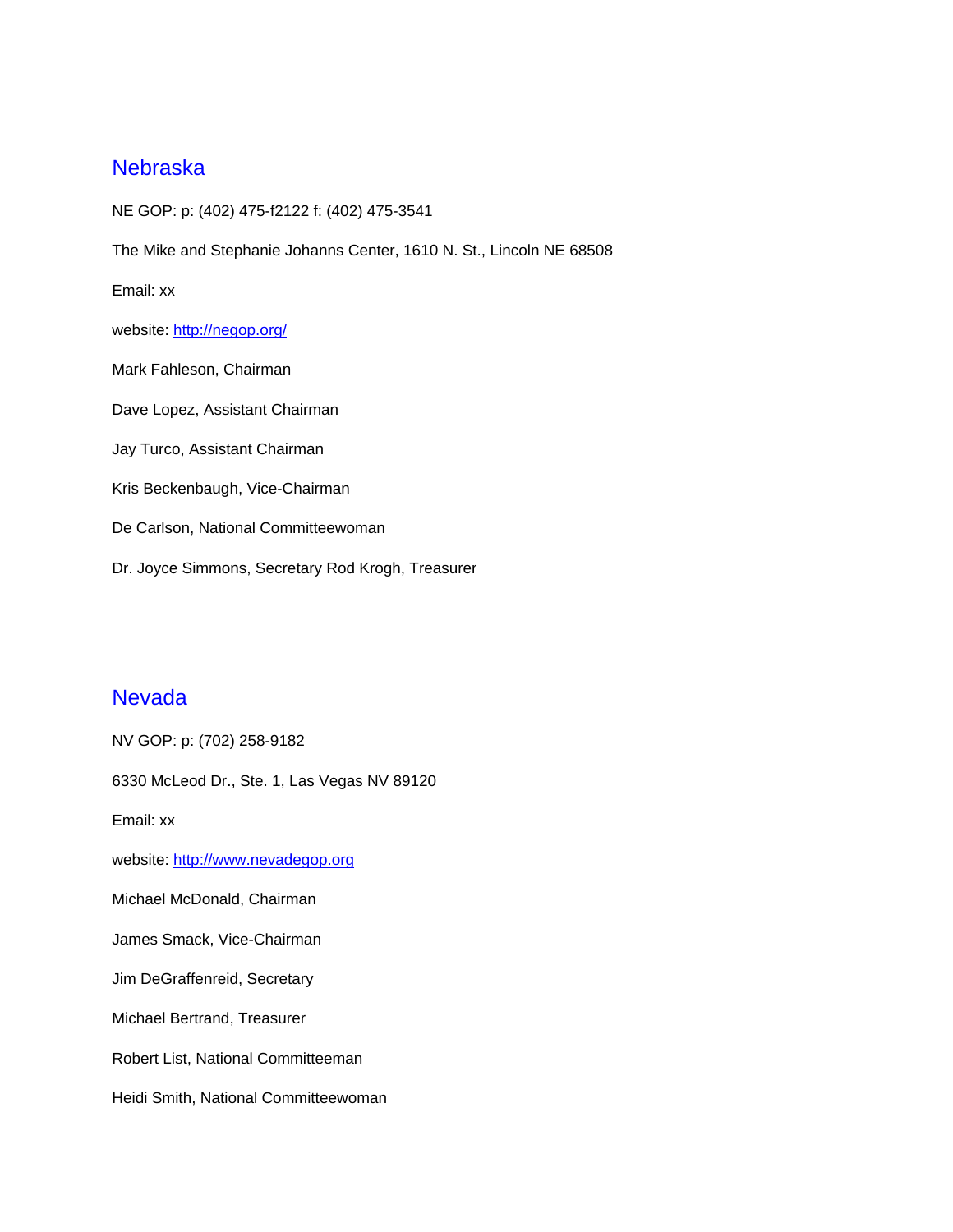#### New Hampshire

NH GOP: p: (603) 225-9341 f: (603) 225-7498 10 Water St., Concord, NH 03301 Email: xx website: http://nhgop.org/ Wayne MacDonald, Chairman - wayne@nhgop.org Cliff Hurst, Vice Chairman - cliffhurst@hdwealthmanagement.com Phillis Woods, National Committeewoman – parishioner@comcast.net Steve Duprey, National Committeeman – sduprey@foxfirenh.com Robert Scott, Treasurer - yourcareerdoctor@hotmail.com Greg Carson, Secretary - carson@post.harvard.edu

## New Jersey

NJ GOP: p: (609) 989-7300 f: (609) 989-868 150 West State St., Ste. 230, Trenton NJ 08608 Email: info@njgop.org website: http://njgop.org/ Samuel S. Raia, Chairman Lynda A. Pagliughi, Vice-Chairwoman Claire Eckert, Secretary John Bennett, Treasurer Bill Palatucci, National Committeeman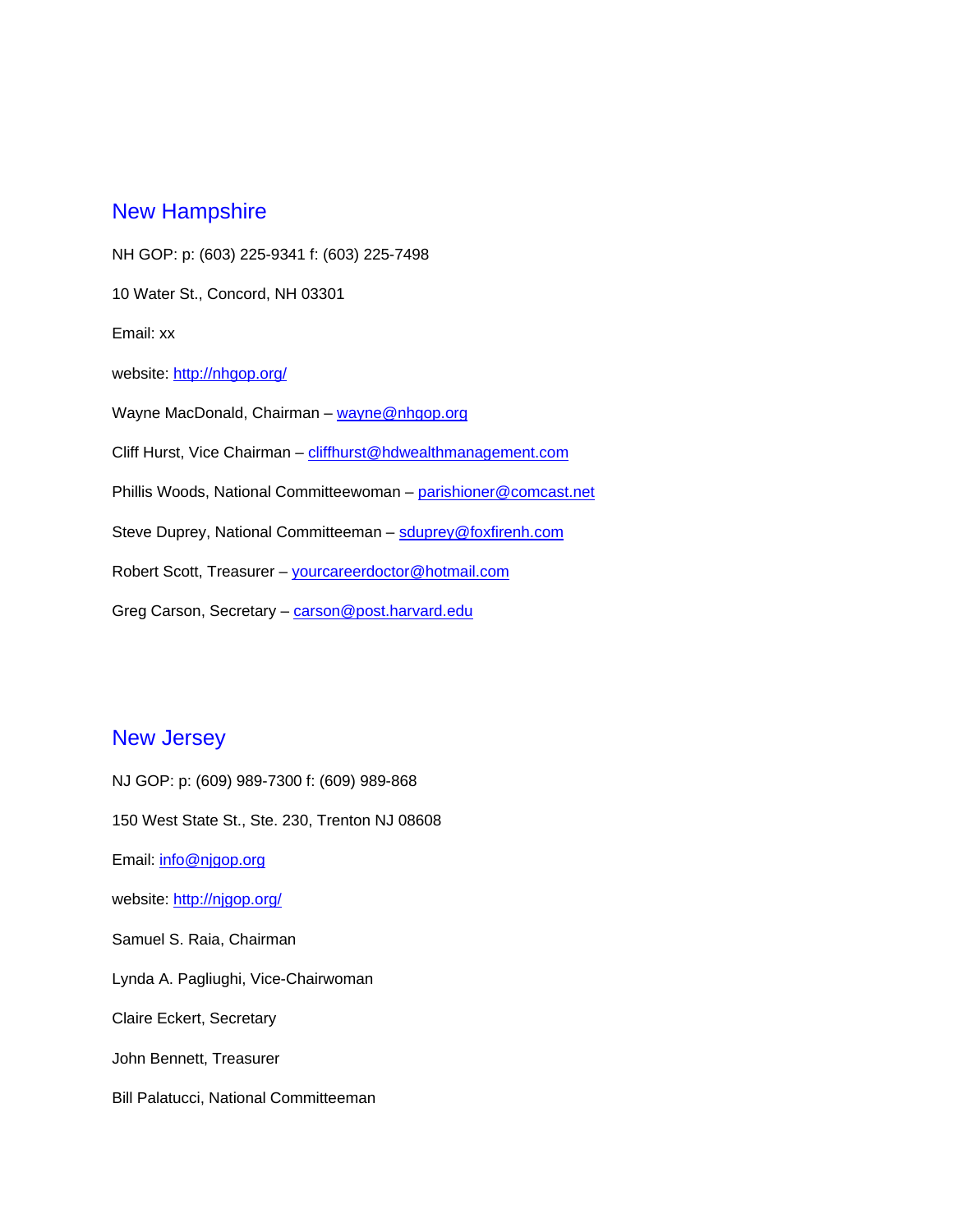Virginia Haines, National Committeewoman

#### New Mexico

NM GOP: p: (505) 298-3662 f: (505) 292-0755 5150-A San Francisco Rd. NE, Albuquerque NM 87109 Email: administrator@gopnm.org website http://www.gopnm.com/ Monty Newman, Chairman John Billingsley, First Vice-Chairman Robert Perea, Second Vice-Chairman Peter Shams-Avari, Secretary/Interim Treasure

#### New York

NY GOP: p: (518) 462-2601 f: (518) 449-7443

315 State St., Albany NY 12210 –

Email: xx

website: http://www.nygop.org/

Edward F. Cox, Chairman

Vincent D. Reda, First Vice-Chairman

Rebecca Marino, Secretary John Riedman, Treasurer

Jennifer Rich, National Committeewoman

Lawrence Kadish, National Committeman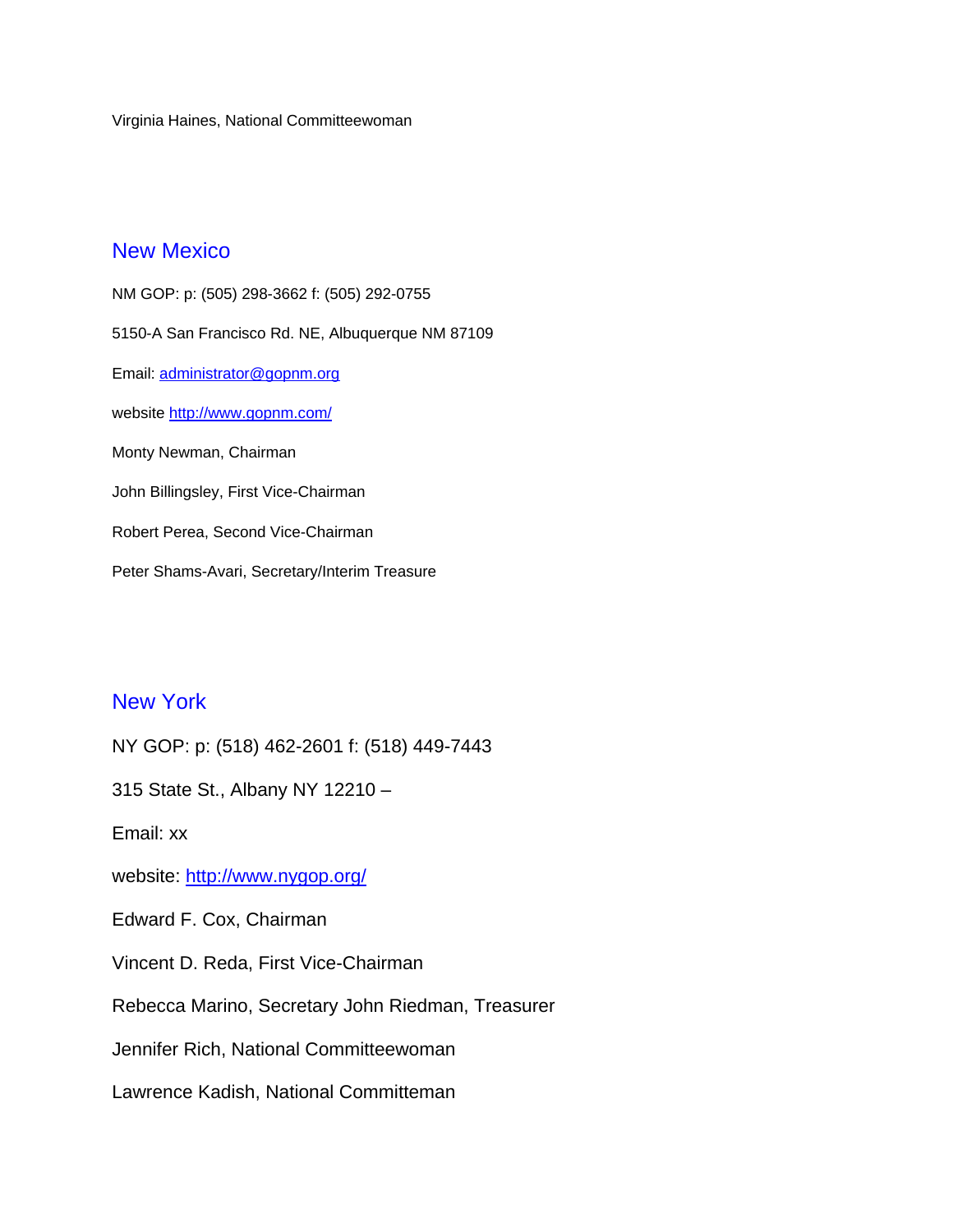Mike Lawler, Executive Director

## North Carolina

NC GOP: p: (919) 828-6423 f: (919)899-3815 1506 Hillsborough St., Raleigh, NC 27605 Email: xx – website: http://www.ncgop.org/about/ Robin Hayes, Chairman - robin.hayes@ncgop.org Wayne King, Vice-Chairman - wayne.king@ncgop.org Scott Laster, Executive Director - scott.laster@ncgop.org Rob Lockwood, Communications Director - rob.lockwood@ncgop.org

#### North Dakota

ND GOP: p: (701) 255-0030 f: (xx) 1029 N. 5TH St., Bismarch ND 58501 Stan Stein, Chairman – (701) 545-7504 – chstein@rrt.net Jim Poolman, Vice-Chairman – (701) 250-6730 – jimpoolman@gmail.com Carma Hanson, Vice-Chairwoman – (701) 772-0638 – randicarma@gra.midco.net Kyle Handegard, Secretary Robert Harms, Treasurer Curly Haugland, National Committeeman - (701) 255.2427 - curly@recsupply.com Sandy Boehler, National Committeewoman – (701) 232-1246 – sandboeh34@aol.com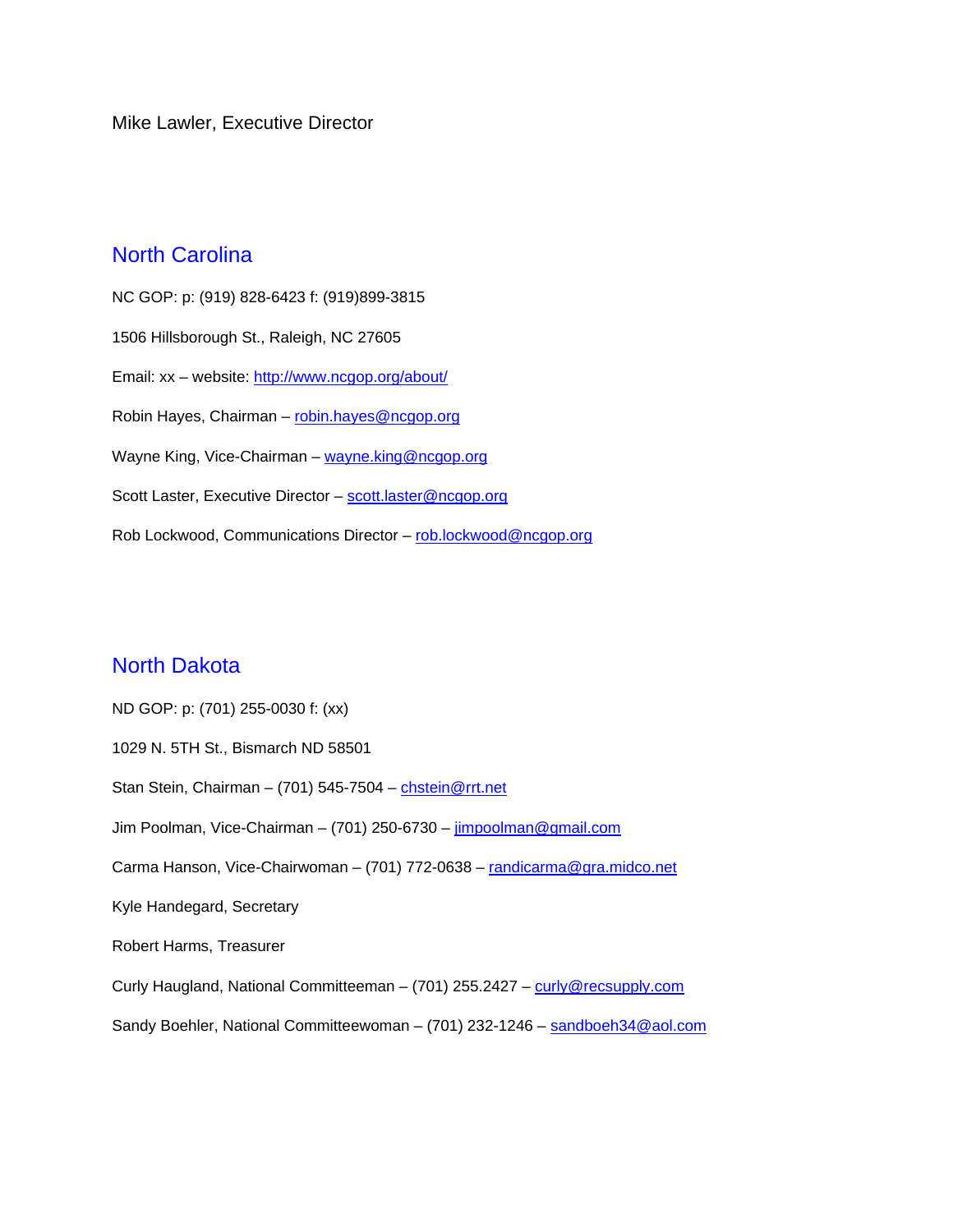## Ohio

OH GOP: p: (614) 228-2481 f: xx 211 South Fifth St., Columbus OH 43215 Email: info@ohiogop.org website: http://www.ohiogop.org/ Bob Bennett, Chairman Kay Ayres, ? Jo Ann Davidson, ?

## **Oklahoma**

OK GOP: p: (405) 528-3501 f: (405) 521-9531 4031 N. Lincoln Blvd., Oklahoma City OK 73105 Email: okgop@okgop.com website: http://www.okgop.com Matt Pinnell, Chairman and Executive Director Pam Pollard, Vice-Chairwoman - pam@okgop.com Carolyn McLarty, National Committeewoman - (580) 989-3399 - clmclarty@yahoo.com Steve Fair, National Committeeman - okgop@aol.com Jeff peters, Political Directory - jeff@okgop.com

## **Oregon**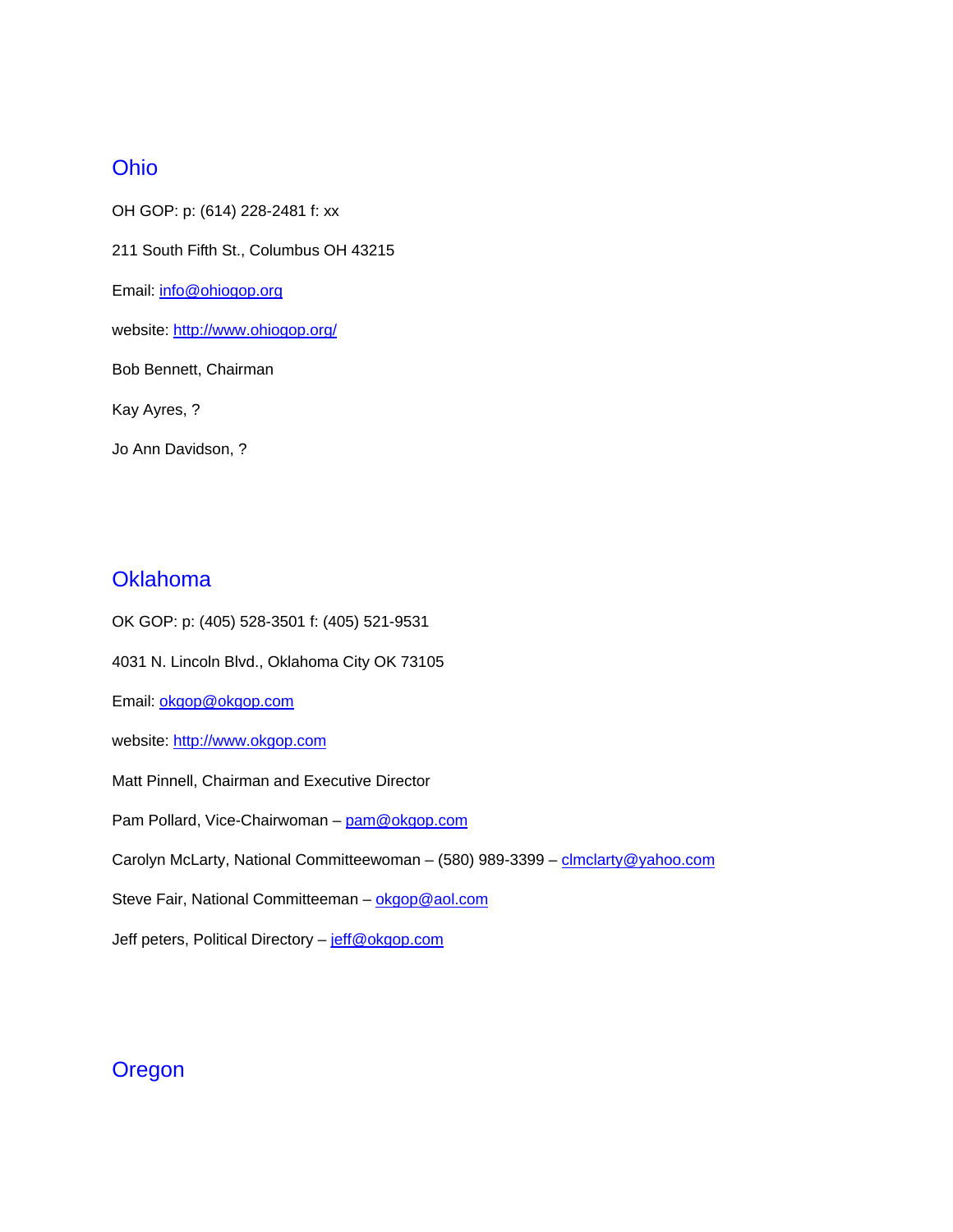OR GOP: p: (503) 595-8881 f: (503) 697-5555

311 B Ave, Suite N (2nd Floor); Lake Oswego, OR 97034

**Email:** info@orgop.org

website - http://www.oregonrepublicanparty.org/

Allen Alley, Chairman (503) 595-8881 Allen@AllenAlley.com

Tim Smith, Vice-Chairman

Rob Kremer, Treasurer

Darlien France, Secretary

Mr. Solomon Yue, Jr., National Committeeman

Donna D. Cain, National Committeewoman

## **Pennsylvania**

PA GOP: p: (717) 234-4901 f: (xx) 112 State Street, Harrisburg PA 17101 Email: info@pagop.org website http://www.pagop.org/ Rob Gleason, Chairman Joyce Haas, Vice-Chairwoman John McNally, Secretary Carolyn Welsh, Treasurer Christine J. Toretti, National Committeewoman Robert Asher, National Committeeman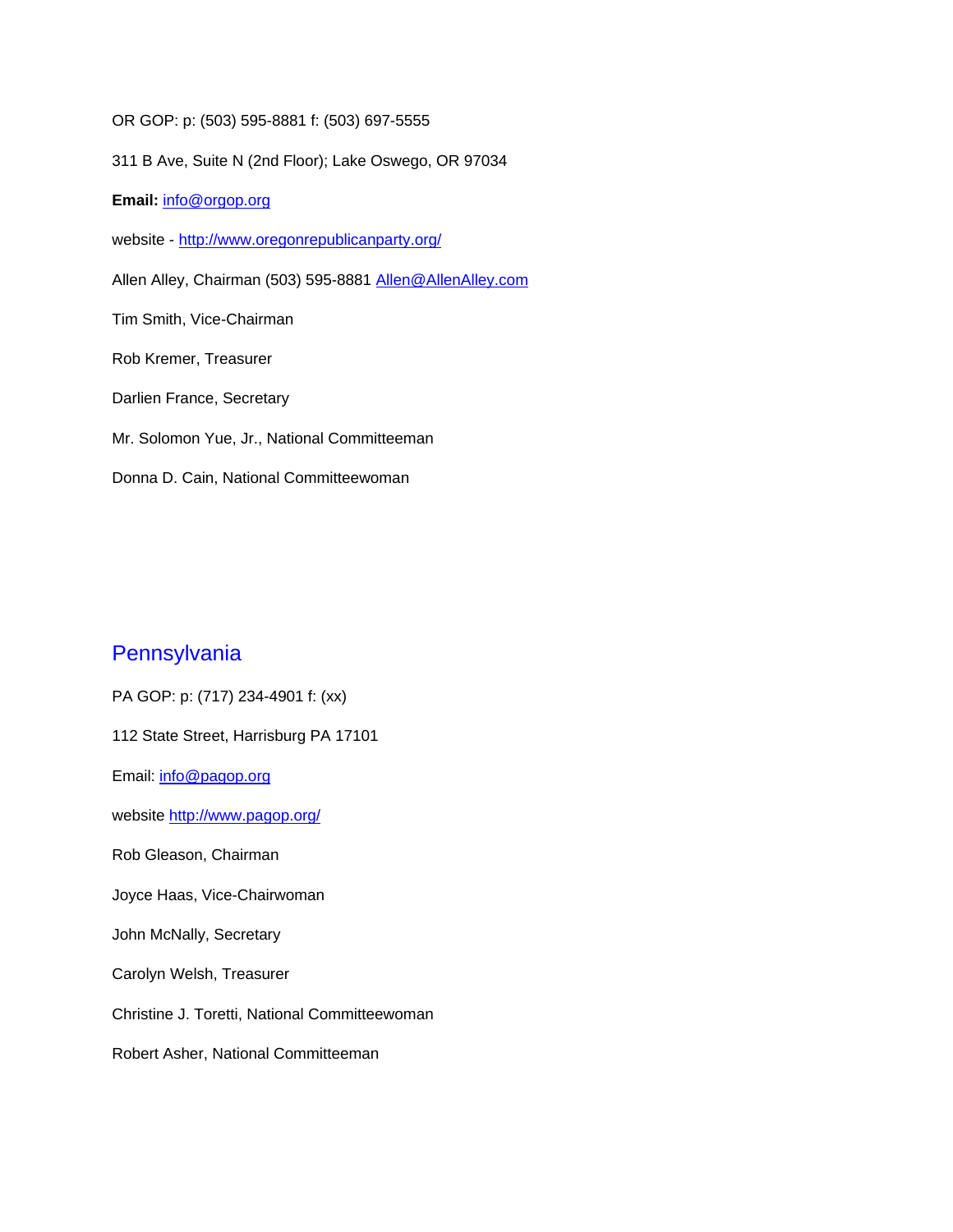#### Rhode Island

RI GOP: p: (401) 732-8282 f: (xx) 1800 Post Road, Ste. 17-1, Warwick RI 02886 - Email: contact@rigop.org website: http://rigop.org/

Mark Zaccaria, Chairman

## South Carolina

SC GOP: p: (803) 988-8440 f: (803) 988-8444 1913 Marion Street, Columbia, SC 29201 P.O. Box 12373, Columbia, SC 29211 Email: team@scgop.com Chad Connelly, Chairman Matt Moore, Executive Director Drea Byars, director of Major Donor Development David Smith, Operations Director Alex Stroman, Political Director Hope Walker, Member Services Director Sharon Thomson, comptroller

#### South Dakota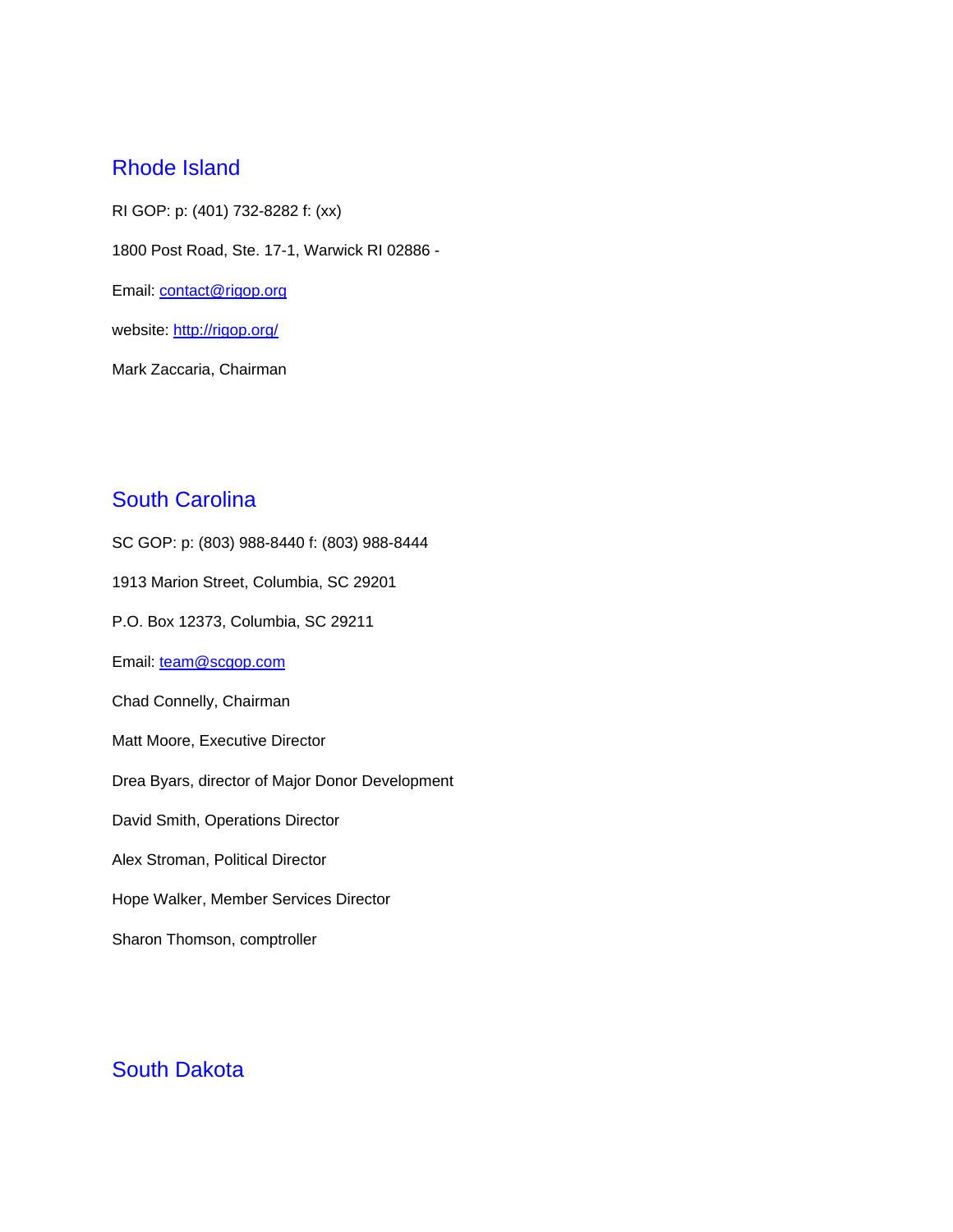SD-GOP: P: 605-224-7347 • F: 605-224-7349

PO Box 1099 • Pierre, SD 57501

contact - http://southdakotagop.com/contact-us/

website - http://southdakotagop.com/

Tim Rave, Chairman - (605) 529-6379

Kristi Wagner, Vice Chairman

Matt Konenkamp, Secretary

Brett Koenecke, Treasurer

Dana Randall, National Committeeman

Mary Jean Jensen, National Committeewoman

#### **Tennessee**

TN GOP: p: (615) 269-4260 f: xx 2424 21ST Ave., Ste. 200, Nashville TN 37212 - Email: feedback@tngop.org website http://www.tngop.org/ Chris Devaney, Chairman - (615) 269 4261 - chairmandevaney@tngop.org Mary Littleton, Vice-Chairman – (615) 375-8261 – littletonm@aol.com Paula McCord, Secretary Frank Colvett, Jr., Treasurer - fcolvettir@aol.com Peggy Lambert, National Committeewoman – jlambertjr@aol.com John Ryder, National Committeeman - jryder@harrisshelton.com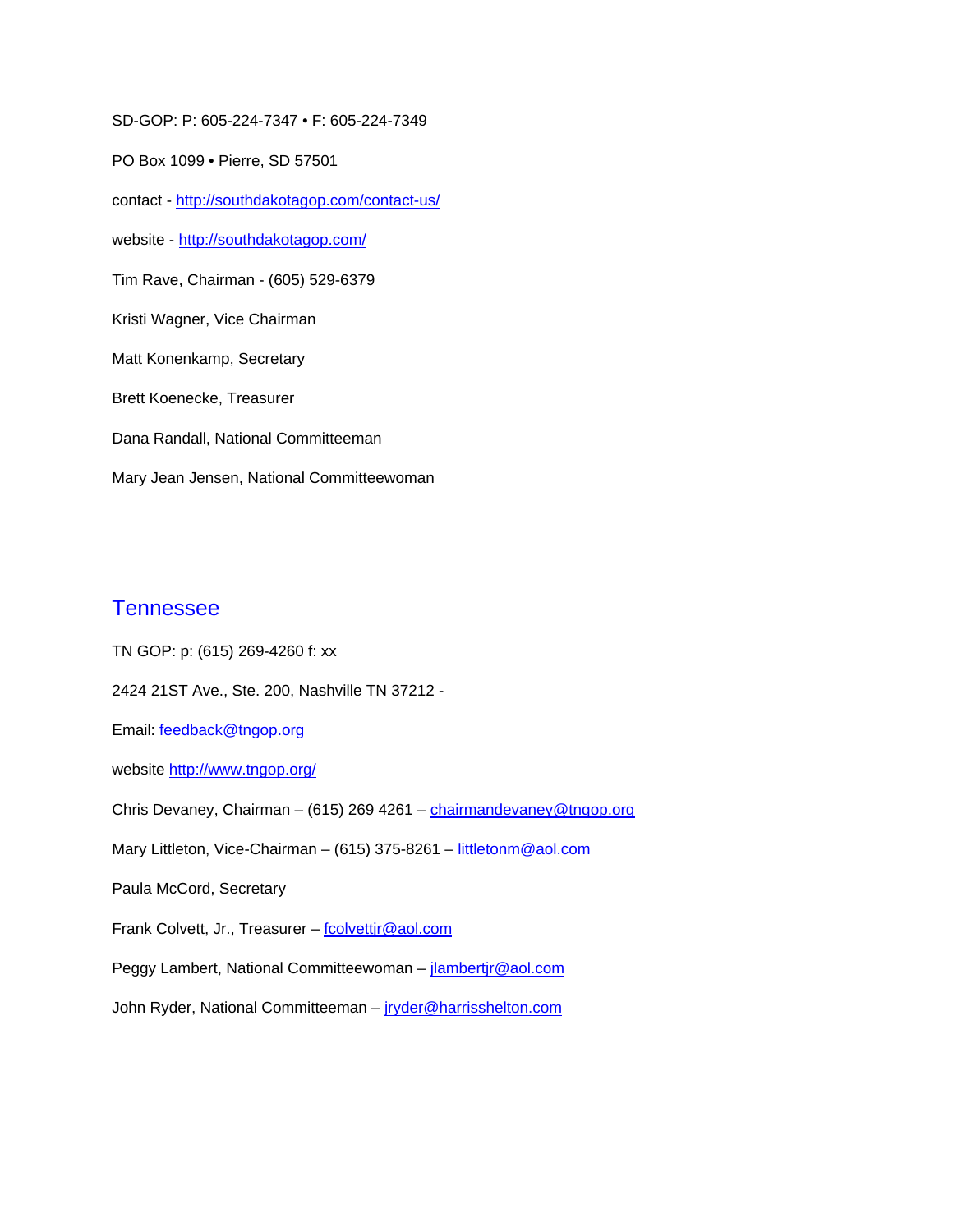## **Texas**

TX GOP: p: (512)477-9821 f: (512) 480-0709 Email: info@texasgop.org website: http://www.texasgop.org/ Steve Munisteri, Chairman Melinda Fredricks, Vice-Chairwoman Mandy Tschoepe, Secretary Tom Mechler, Treasurer Dr. Robin Armstrong, National Committeeman Borah Van Dormolen, National Committeewoman

#### Utah

UT GOP: p: (801) 533-9777 f: xx 117 E. South Temple, Salt Lake City, UT 84111 Email: info@utgop.org website http://utgop.com/ Thomas Wright, Chairman - Thomas@utgop.org Lowell Nelson, Vice-Chairman - Lowell@netdocuments.com - (801) 763-8046 Mike McCauley – mmccauley@xmission.com - (801) 706-4427

## **Vermont**

VT GOP: p: (802) 223-3411 f: (802) 229-1864

P.O. Box 70, 141 Main St., Ste. 3, Montpelier VT 05601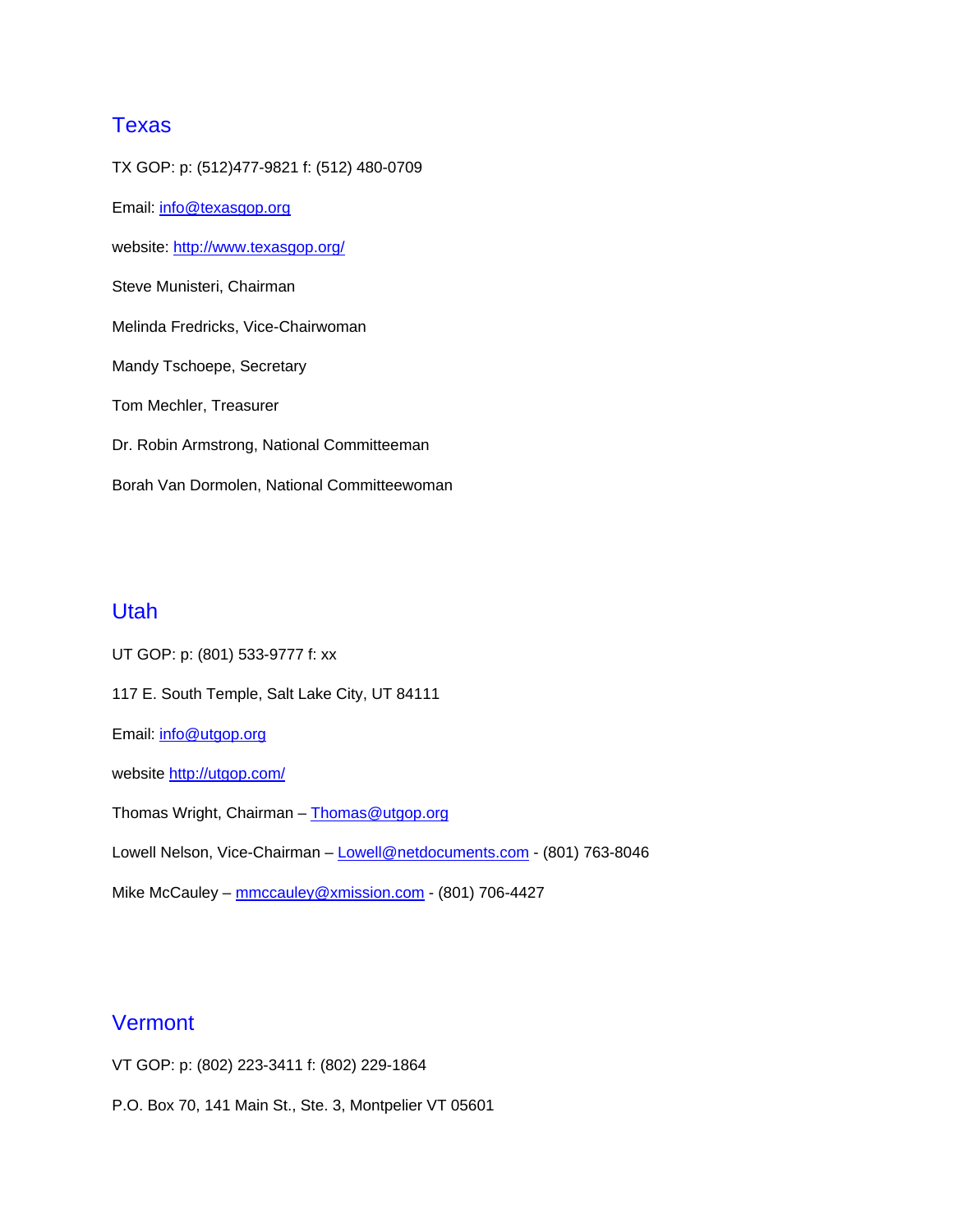Email: vtgop@vtgop.org

Jack Lindley, Chairman - lindley3@comcast.net Paul Carroccio, Vice-Chairman - ptc@tpwmanagement.com George Schiavone, National Committeeman – gschiavone@mac.com Susie Hudson, National Committeewoman – shudson44@yahoo.com

## Virginia

VA GOP: p: (804) 780-0111 f: (704) 343-1060 Email: xx website: http://www.rpv.org Pat Mullins, Chairman Honorable Morton Blackwell, National Committeeman Kathy Terry, National Committeewoman Dave Rexrode, Executive Director

## **Washington**

WA GOP: p: (425) 460-0570 f: xx

11811 NE 1ST St., Ste. A306, Bellevue WA 98005

Email: xx

website: http://wagop.org/

Kirby Wilbur, chairman -  $King@wsrp.org$ 

Peter Graves, Executive Director - petergraves@wsrp.org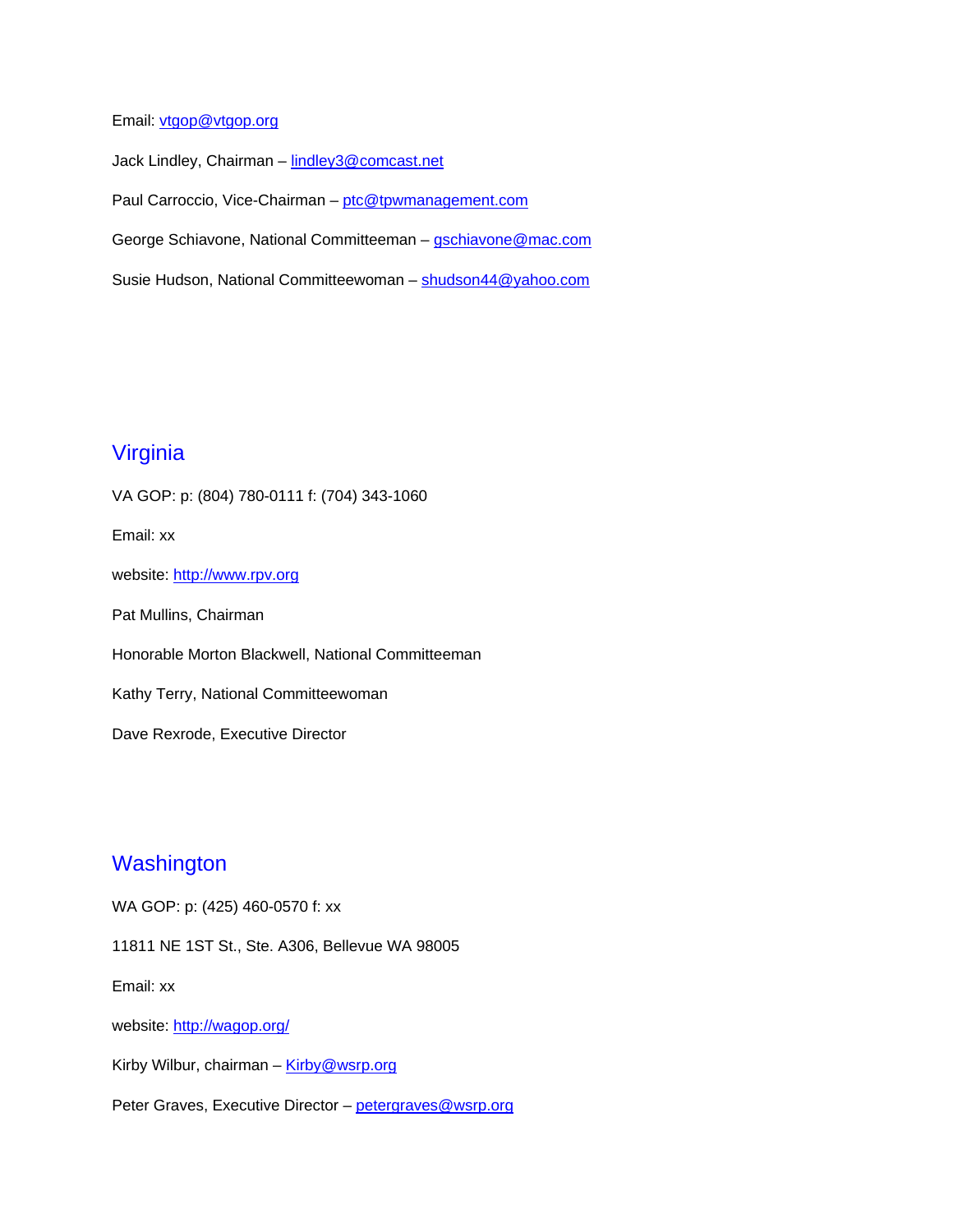#### West Virginia

WV GOP: p: (304) 768-0493 f: (304) 768-6083 P.O. Box 2711, South Charleston, WV 25330 Email: wvgop@wvgop.org website: http://wvgop.org/ Conrad Lucas, Chairman – Conrad.lucas@wvgop.org Melody Potter, Associate Chairwoman - mpotterwygop@aol.com Shirley Searls, Secretary Michelle Wilshere, Treasurer James Reed, National Committeeman - cwalker@reedbrothersltd.com Donna Gosney- dlgosney@suddenlink.net

#### **Wisconsin**

WI GOP: p: (608) 257-475 f: xx 148 East Johnson St., Madison WI 53703 Email: xx website: http://www.wisgop.org/ Brad Courtney, Chairman Brian Schimming, First Vice-Chairman Crystal Berg, Second Vice-Chairman Laurie Forcier, Third Vice-Chairman Robin Moore, Fourth Vice-Chairman